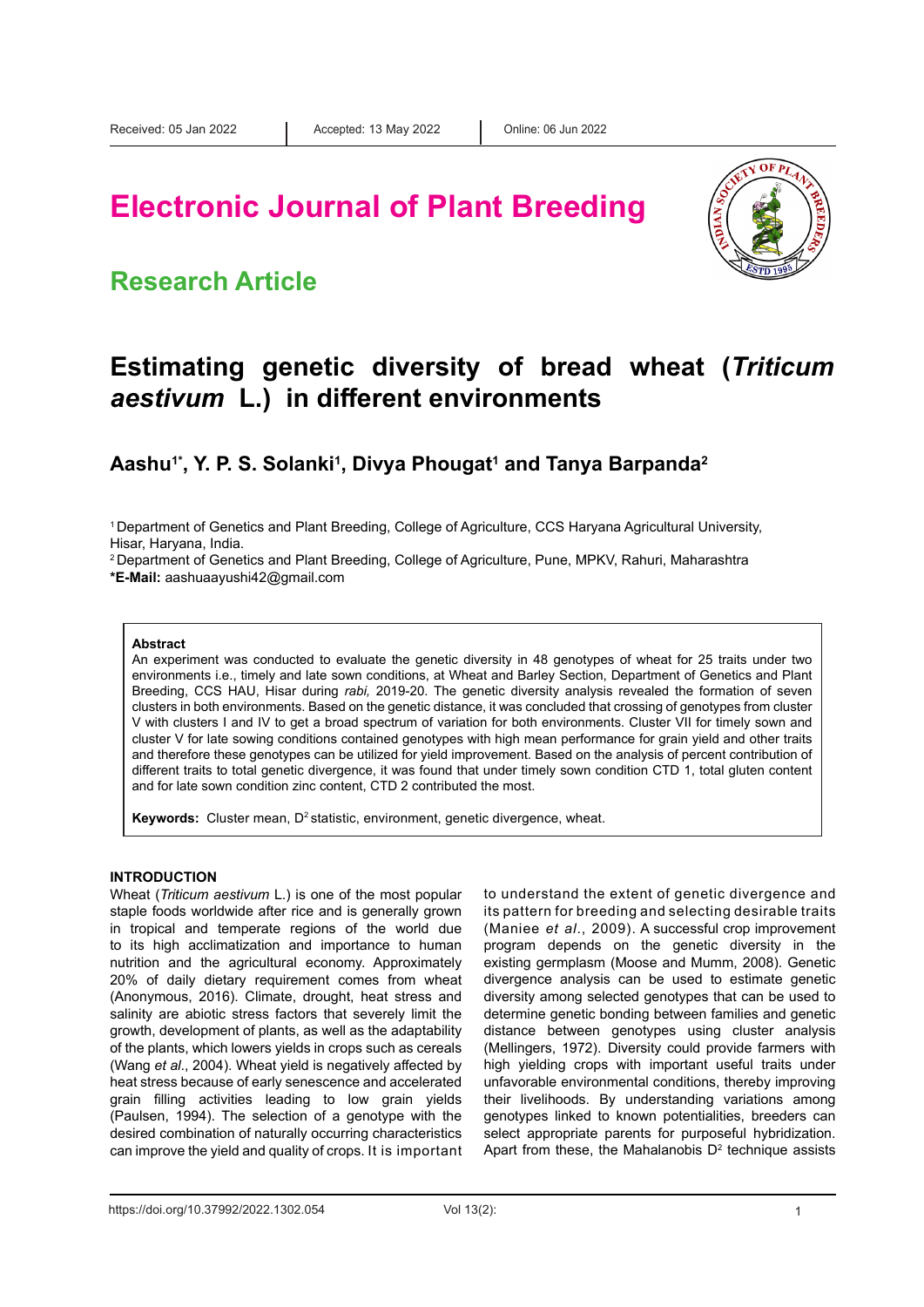in identifying selection parameters to be used as criteria for improving wheat yield by analyzing the degree of divergence and the relative contribution of different components. So, the present study was conducted to study 25 traits, namely morphological, physiological, and quality in wheat under two sowing dates i.e., timely and late sown and to group the genotypes into clusters based on inter and intra cluster distances, along with selecting suitable genotypes that can be recommended for wheat breeding programmes for the development of high yielding cultivars under both normal and heat stress conditions.

#### **MATERIALS AND METHODS**

The present study was conducted at Wheat and Barley Section, Department of Genetics and Plant Breeding, CCS HAU, Hisar during *rabi,* 2019-20. The experimental material used in the investigation comprised of 48 advance wheat breeding genotypes from the 9<sup>th</sup> harvest plus yield trial (**Table 1**). The genotypes were grown in Randomized Block Design (RBD) in three replications both under timely sown (TS) (14 November) and late sown (LS) (18 December) conditions. Each plot consisted of 3 rows of 2 meters in length and row to row distance was kept 20 cm in each replication. The observations were recorded on five randomly selected plants from each genotype in both conditions to assess genetic diversity

#### **Estimating genetic diversity of bread wheat**

for 25 traits i.e., days to 50 % heading, days to anthesis, days to maturity, plant height (cm), the number of effective tillers/meter, spike length (cm), the number of spikelets/ spike, the number of grains/spike, biological yield/plant (g), harvest index (%), 1000-grain weight (g), grain yield/ plant (g), grain appearance score, hectoliter weight (kg/ hl) by using the hectoliter weight instrument (Test weight instrument developed at DWR, Karnal), sedimentation value (ml) by Axford *et al*. (1979) , crude protein (%) was recorded by estimating total nitrogen in the sample by conventional Microkjeldahl's method, the total gluten content (%) was calculated by adding wet gluten + dry gluten (%), wet gluten content (%) was estimated by dough method, the total soluble sugar (%) was estimated by the method described by Dubois *et al*. (1956), iron content (ppm) and zinc content (ppm) were calculated by AAS Spectrophotometer, NDVI 1: Normalized difference vegetation index at anthesis was measured by Green Seeker<sup>R</sup>, NDVI 2: Normalized difference vegetation index at 21 days after anthesis was measured by Green Seeker<sup>R</sup>, CTD 1: Canopy temperature depression at anthesis was measured by infrared thermometer, CTD 2 and Canopy temperature depression at 21 days after anthesis was measured by infrared thermometer. Genetic divergence was estimated by Mahalanobis (1936) and Ward method (1963). Percent contribution towards total divergence was calculated by Mahalanobis  $D^2$  statistic (1936).

#### **Table 1. List of 48 genotypes of wheat used in the study**

|                | S. No. Genotypes | Pedigree                                                                                                                                                                                                                                                           |
|----------------|------------------|--------------------------------------------------------------------------------------------------------------------------------------------------------------------------------------------------------------------------------------------------------------------|
| $\mathbf{1}$   | <b>HPYT-403</b>  | MAYII                                                                                                                                                                                                                                                              |
| $\mathcal{P}$  | <b>HPYT-404</b>  | <b>ZINCSHAKTHI</b>                                                                                                                                                                                                                                                 |
| 3              | <b>HPYT-405</b>  | DANPHE #1*2/SOLALA//BORL14                                                                                                                                                                                                                                         |
| 4              | <b>HPYT-406</b>  | DANPHE #1*2/SOLALA//BORL14                                                                                                                                                                                                                                         |
| 5              | <b>HPYT-407</b>  | <b>VALI//KACHU/KIRITATI</b>                                                                                                                                                                                                                                        |
| 6              | <b>HPYT-408</b>  | MANKU//MUTUS*2/TECUE #1                                                                                                                                                                                                                                            |
| $\overline{7}$ | <b>HPYT-409</b>  | VILLAJUAREZF2009/3/T.DICOCCONPI94625/AE.SQUARROSA(372)//3*PASTOR/4/WBLL1*2/<br>BRAMBLING/5/WBLL1*2/BRAMBLING//QUAIU                                                                                                                                                |
| 8              | <b>HPYT-410</b>  | FRANCOLIN#1/3/IWA8600211//2*PBW343*2/KUKUNA/7/TRAP#1/BOW/3/VEE/PJN//2*TUI/4/BAV92/<br>RAYON/5/KACHU#1/6/TOBA97/PASTOR/3/T.DICOCCONPI94624/AE.SQUARROSA(409)//BCN/4/BL<br>1496/MILAN/3/CROC 1/AE.SQUARROSA (205)//KAUZ                                              |
| 9              | <b>HPYT-411</b>  | C80.1/3*BATAVIA//2*WBLL1/3/ATTILA/3*BCN*2//BAV92/4/WBLL1*2/KURUKU/5/<br>IWA8600211//2*PBW343*2/KUKUNA/7/TRAP#1/BOW/3/VEE/PJN//2*TUI/4/BAV92/RAYON/5/<br>KACHU#1/6/TOBA97/PASTOR/3/T.DICOCCONPI94624/AE.SQUARROSA(409)//BCN/4/BL 1496/<br>MILAN/3/CROC 1/AE.SQUARRO |
| 10             | <b>HPYT-412</b>  | C80.1/3*BATAVIA//2*WBLL1/3/ATTILA/3*BCN*2//BAV92/4/WBLL1*2/KURUKU/5/<br>IWA8600211//2*PBW343*2/KUKUNA/6/MUCUY                                                                                                                                                      |
| 11             | <b>HPYT-413</b>  | C80.1/3*BATAVIA//2*WBLL1/3/ATTILA/3*BCN*2//BAV92/4/WBLL1*2/KURUKU/5/<br>IWA8600211//2*PBW343*2/KUKUNA/6/MUCUY                                                                                                                                                      |
| 12             | <b>HPYT-414</b>  | TRAP#1/BOW/3/VEE/PJN//2*TUI/4/BAV92/RAYON/5/KACHU#1/6/TOBA97/PASTOR/3/T<br>DICOCCONPI94624/AE.SQUARROSA(409)//BCN/4/BL1496/MILAN/3/CROC 1/AE.SQUARROSA(205)//<br>KAUZ/7/FRNCLN/3/ND643//2*PRL/2*PASTOR/4/FRANCOLIN #1                                              |
| 13             | <b>HPYT-415</b>  | ROLF07*2/KIRITATI/3/IWA 8600211//2*PBW343*2/KUKUNA/4/MANKU                                                                                                                                                                                                         |
| 14             | <b>HPYT-416</b>  | SHAKTI/2*BORL14                                                                                                                                                                                                                                                    |
| 15             | <b>HPYT-417</b>  | SHAKTI/2*BORL14                                                                                                                                                                                                                                                    |
|                |                  |                                                                                                                                                                                                                                                                    |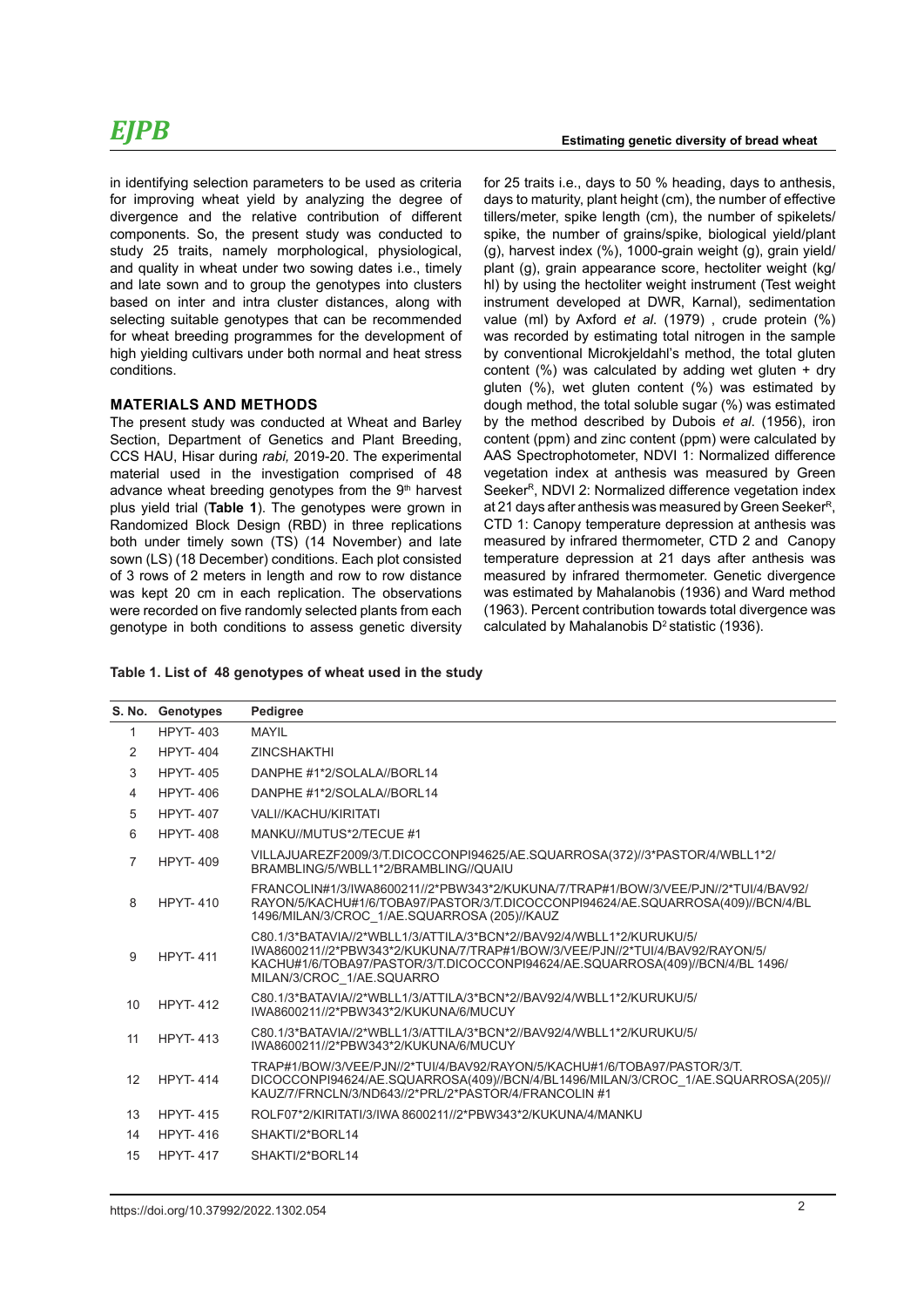| 16 | <b>HPYT-418</b>   | SHAKTI/2*BORL14                                                                                                                                                                                                                                                  |
|----|-------------------|------------------------------------------------------------------------------------------------------------------------------------------------------------------------------------------------------------------------------------------------------------------|
| 17 | <b>HPYT-419</b>   | SHAKTI/2*MUCUY                                                                                                                                                                                                                                                   |
| 18 | <b>HPYT-420</b>   | SHAKTI/6/KAUZ//ALTAR84/AOS/3/PASTOR/4/873.97/5/MUNAL#1/7/FRET2*2/SHAMA//<br>KIRITATI/2*TRCH/3/BAJ#1                                                                                                                                                              |
| 19 | <b>HPYT-421</b>   | SHAKTI/7/SERI.1B*2/3/KAUZ*2/BOW//KAUZ/4/KRONSTADF2004/5/MUNAL/6/MUNAL#1/8/MP4010/<br>MUNAL#1                                                                                                                                                                     |
| 20 | <b>HPYT-422</b>   | SHAKTI/5/WHEAR/KIRITATI/3/C80.1/3*BATAVIA//2*WBLL1*2/4/KIRITATI/2*TRCH/6/BECARD//<br>KIRITATI/2*TRCH/3/BECARD                                                                                                                                                    |
| 21 | <b>HPYT-423</b>   | KATERE/MUCUY/7/TRAP#1/BOW/3/VEE/PJN//2*TUI/4/BAV92/RAYON/5/KACHU#1/6/TOBA97/<br>PASTOR/3/T.DICOCCONPI94624/AE.SQUARROSA(409)//BCN/4/BL1496/MILAN/3/CROC 1/<br>AE.SQUARROSA (205)//KAUZ                                                                           |
| 22 | <b>HPYT-424</b>   | KATERE/MUCUY/7/TRAP#1/BOW/3/VEE/PJN//2*TUI/4/BAV92/RAYON/5/KACHU#1/6/TOBA97/<br>PASTOR/3/T.DICOCCONPI94624/AE.SQUARROSA(409)//BCN/4/BL1496/MILAN/3/CROC 1/<br>AE.SQUARROSA (205)//KAUZ                                                                           |
| 23 | <b>HPYT-425</b>   | KATERE//ONIX/KBIRD/6/C80.1/3*BATAVIA//2*WBLL1/3/ATTILA/3*BCN*2//BAV92/4/WBLL1*2/<br>KURUKU/5/IWA 8600211//2*PBW343*2/KUKUNA                                                                                                                                      |
| 24 | <b>HPYT-426</b>   | ZINCOL//BECARD/QUAIU#1/7/INQALAB91*2/TUKURU//WHEAR/6/BAV92//IRENA/KAUZ/3/HUITES/4/T.<br>SPELTA PI348764/5/BAV92//IRENA/KAUZ/3/HUITES                                                                                                                             |
| 25 | <b>HPYT-427</b>   | DANPHE#1*2/3/T.DICOCCONPI94625/AE.SQUARROSA(372)//SHA4/CHIL/4/PBW343*2/KUKUNA//<br>PARUS/3/PBW343*2/KUKUNA/5/MAYIL                                                                                                                                               |
| 26 | <b>HPYT-428</b>   | HGO94.7.1.12//WBLL1*2/KUKUNA/3/WBLL1*2/KURUKU/4/PBW343*2/KUKUNA*2//FRTL/<br>PIFED/6/C80.1/3*BATAVIA//2*WBLL1/3/ATTILA/3*BCN*2//BAV92/4/WBLL1*2/KURUKU/5/IWA<br>8600211//2*PBW343*2/KUKUNA                                                                        |
| 27 | <b>HPYT-429</b>   | VALI/3/MUTUS*2//ND643/2*WBLL1/6/C80.1/3*BATAVIA//2*WBLL1/3/ATTILA/3*BCN*2//BAV92/4/<br>WBLL1*2/KURUKU/5/IWA 8600211//2*PBW343*2/KUKUNA                                                                                                                           |
| 28 | <b>HPYT-430</b>   | WHEAR/KUKUNA/3/C80.1/3*BATAVIA//2*WBLL1/4/T.DICOCCONPI94625/AE.SQUARROSA(372)//<br>SHA4/CHIL/5/WHEAR/KUKUNA/3/C80.1/3*BATAVIA//2*WBLL1/6/VILLAJUAREZF2009/3/T.<br>DICOCCONPI94625/AE.SQUARROSA(372)//3*PASTOR/4/WBLL1*2/BRAMBLING/7/TRAP#1/BOW/3/<br>VEE/PJN//2* |
| 29 | <b>HPYT-431</b>   | QUAIU#1/SOLALA//QUAIU#2/3/MANKU/4/KACHU#1/KIRITATI//KACHU                                                                                                                                                                                                        |
| 30 | <b>HPYT-432</b>   | KOKILA/3/MUTUS*2//ND643/2*WBLL1/8/PSN/BOW//SERI/3/MILAN/4/ATTILA/5/KAUZ*2/CHEN//BCN/3/<br>MILAN/6/WBLL1*2/SHAMA/7/IWA 8600211//2*PBW343*2/KUKUNA                                                                                                                 |
| 31 | <b>HPYT-433</b>   | KIRITATI/4/2*SERI.1B*2/3/KAUZ*2/BOW//KAUZ/5/CMH81.530/6/WHEAR/KIRITATI/3/<br>C80.1/3*BATAVIA//2*WBLL1/4/CMH75A.66/SERI/7/VILLAJUAREZF2009/3/T.DICOCCONPI94625/<br>AE.SQUARROSA(372)//3*PASTOR/4/WBLL1*2/BRAMBLING                                                |
| 32 | <b>HPYT-434</b>   | WHEAR/KIRITATI/3/C80.1/3*BATAVIA//2*WBLL1/4/CMH75A.66/SERI/5/HUW234+LR34/PRINIA//PFAU/<br>WEAVER/3/CMH83.30/6/KACHU/DANPHE                                                                                                                                       |
| 33 | <b>HPYT-435</b>   | DANPHE #1*2/3/T.DICOCCON PI94625/AE.SQUARROSA (372)//SHA4/CHIL/4/MANKU                                                                                                                                                                                           |
| 34 | <b>HPYT-436</b>   | WHEAR/KUKUNA/3/C80.1/3*BATAVIA//2*WBLL1/4/T.DICOCCONPI94625/AE.SQUARROSA(372)//<br>SHA4/CHIL/5/WHEAR/KUKUNA/3/C80.1/3*BATAVIA//2*WBLL1/6/MUU/FRNCLN//FRANCOLIN #1                                                                                                |
| 35 | <b>HPYT-437</b>   | MANKU/6/WHEAR/KUKUNA/3/C80.1/3*BATAVIA//2*WBLL1/5/PRL/2*PASTOR/4/CHOIX/STAR/3/<br>HE1/3*CNO79//2*SERI                                                                                                                                                            |
| 36 | 3818 BLACK        | TA3715/PBW550                                                                                                                                                                                                                                                    |
| 37 | 3831BLACK         | TA3972/ PBW621                                                                                                                                                                                                                                                   |
| 38 |                   | 3857 PURPLE TA3851/HD2967                                                                                                                                                                                                                                        |
| 39 | HPBW 01           | T.DICOCCON,CI9309/ AE.SQUARROSA H (409)//MUTUS/3/2*MUTUS                                                                                                                                                                                                         |
| 40 | PMBB <sub>1</sub> | WH711/LASSIK                                                                                                                                                                                                                                                     |
| 41 | WB <sub>2</sub>   | T.DICOCCON, CI9309/ AE.SQUARROSA(409)//MUTUS/3/2*MUTUS                                                                                                                                                                                                           |
| 42 | <b>DBW 187</b>    | NAC/TH/AC//3*PVN/3/MIRLO/BUC/4/2*PASTOR/5/KACHU/6/                                                                                                                                                                                                               |
| 43 | WH 283            | HD1981/RAJ821                                                                                                                                                                                                                                                    |
| 44 | <b>WL 711</b>     | DEBARIA/WL-711                                                                                                                                                                                                                                                   |
| 45 | WH 1127           | RL6043/4/NAC//PASTOR/3/BABAX                                                                                                                                                                                                                                     |
| 46 | WH 1136           | NI5663/RAJ3765                                                                                                                                                                                                                                                   |
| 47 | WH 1252           | P13352/PBW343//WH711/3/PBW550                                                                                                                                                                                                                                    |
| 48 | HD 3226           | GRACKLE/HD2894                                                                                                                                                                                                                                                   |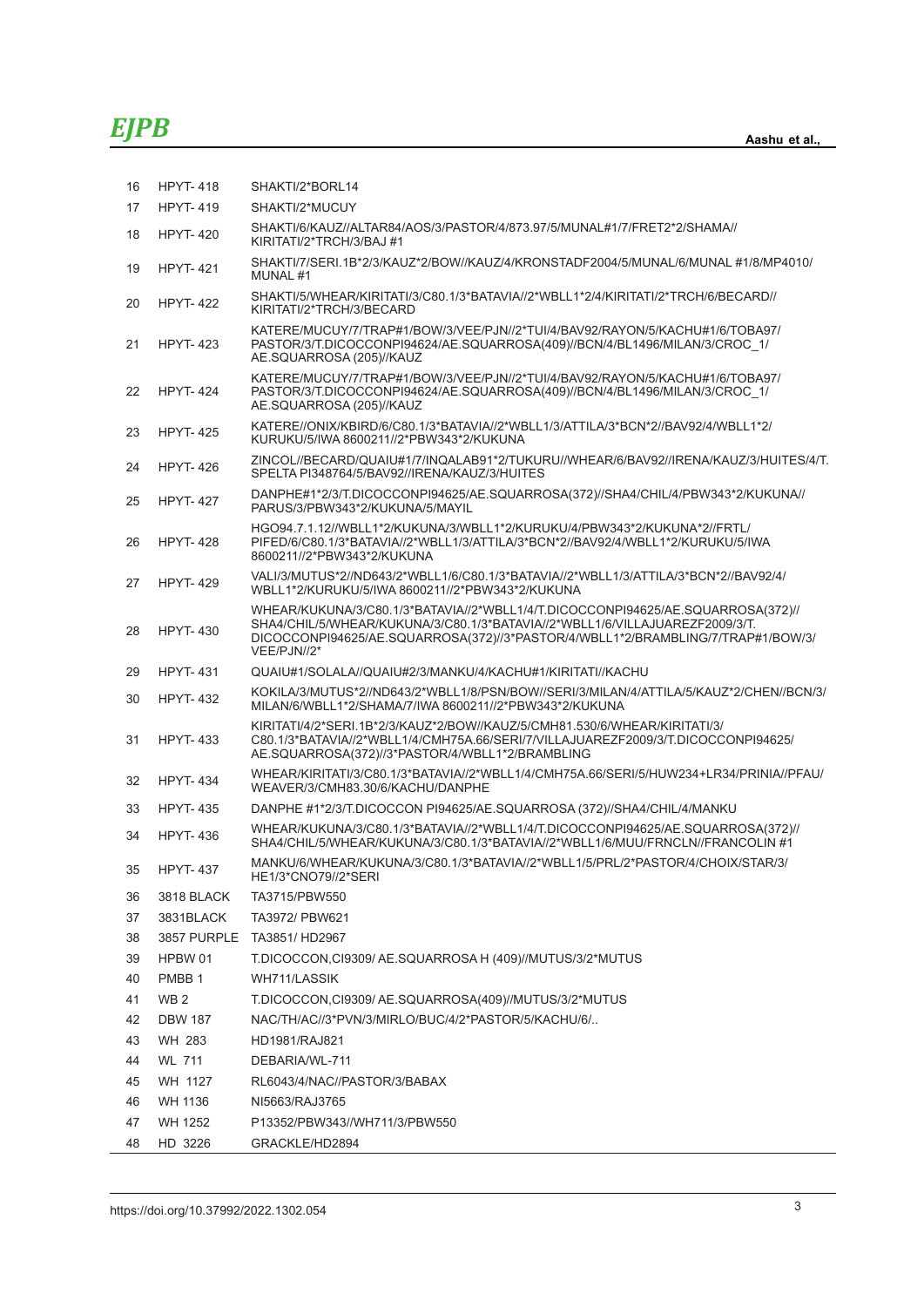#### **RESULTS AND DISCUSSION**

There was a considerable amount of diversity for all the traits among the advance lines of bread wheat. Seven clusters were formed in both timely (**Table 2**) and late sown (**Table 3**) conditions, by grouping all the genotypes in such a way that genotypes within each cluster had  $s$ maller  $D<sup>2</sup>$  values than between clusters. Dendrogram showed that seven clusters were formed in Ward's minimum variance dendrogram as shown in **Fig. 1** (TS), **Fig. 2** (LS).

Under the timely sown condition, cluster II and cluster III had a maximum of 12 genotypes followed by cluster VI with 10 genotypes. Cluster V and cluster VII, each had five genotypes. Cluster I and cluster IV each had two genotypes. Under the late sown condition, cluster II had maximum of 18 genotypes followed by cluster VI with VII genotypes. Cluster V and cluster VII each had six genotypes. Cluster III had five genotypes. Cluster IV had four genotypes. Cluster I had two genotypes.

Intra and inter cluster distances are given in both timely (**Table 4**) and late sown (**Table 5**) wheat. The higher inter cluster distance indicated the presence of more diversity among the 48 genotypes included in clusters. With the help of D<sup>2</sup> values, a cluster diagram is drawn showing the relationship between different genotypes for TS (**Fig. 3**) and LS (**Fig. 4**).

For timely sown condition, the genotypes of clusters I and V exhibited maximum divergence (9.98) followed in descending order by the genotypes of I and VI (8.571), IV and V (8.453), VII and V (8.262), VI and IV (8.117), VII and I (8.066), V and II (7.981), V and III (7.981), I and III (7.947), IV and VII (7.867), I and IV (7.821), VI and III (7.373), I and II (7.339), II and IV (7.198), IV and III (7.124), VI and V (6.991), VI and II (6.939), VII and VI (6.700), II and III (6.674), VII and II (6.577), VII and III (6.555). The average intra cluster distance between the genotypes of cluster VI (6.275) was maximum followed by clusters III, II, I, IV, V and VII. For late sown wheat, the genotypes of clusters I and V exhibited maximum divergence (9.269) followed in descending order by the genotypes of I and VII (9.091), III and I (8.765), I and VI (8.597), I and II (8.501), I and IV (8.419), IV and V (7.888), V and VII (7.693), III and IV (7.581), II and V (7.458), II and VI (7.329), III and V (7.307), IV and VI (7.159), III and VII (7.17), II and VII (7.041), IV and VII (6.963), III and VI (6.948), V and VI (6.927), VI and VII (6.837), II and III (6.774), II and IV (6.537). The average intra cluster distance between the genotypes of cluster I (6.476) was maximum followed by clusters VII, V, III , II , VI and IV.

|  |  | Table 2. Clustering of 48 genotypes of wheat under timely sown condition |
|--|--|--------------------------------------------------------------------------|
|  |  |                                                                          |

| <b>Cluster</b> | Number of<br>genotypes | Genotypes                                                                                                                                     |
|----------------|------------------------|-----------------------------------------------------------------------------------------------------------------------------------------------|
|                | 2                      | HPYT - 404. HPYT - 405                                                                                                                        |
| $\mathbf{H}$   | 12                     | HPYT – 419 HPYT – 424, HPYT – 425, HPYT – 428, HPYT-421, HPYT – 427, HPYT -422,<br>HPYT - 426. HPYT - 430. HPYT - 433. HPYT - 431. HPYT - 434 |
| $\mathbf{III}$ | 12                     | HPYT - 409, 3857 PURPLE, HPYT - 436, HPYT - 429, HPBW 01, 3831 BLACK, WL 711,<br>3818 BLACK, DBW 187, WH 1252, HPYT - 437, WH 1127            |
| IV             | 2                      | WH 283. WH 1136                                                                                                                               |
| $\vee$         | 5                      | HPYT - 406, HPYT - 407, HPYT - 408, HPYT - 403, HPYT - 410                                                                                    |
| VI             | 10                     | HPYT - 411, HPYT - 420, HPYT - 416, HPYT - 417, HPYT - 414, HPYT - 415,<br>HPYT-412, HPYT-413, HPYT-418, HPYT-432                             |
| VII            | 5                      | HPYT - 423, WB 2, HPYT - 436, PMBB 1, HD 3226                                                                                                 |

|  | Table 3. Clustering of 48 genotypes of wheat under late sown condition |  |  |  |  |
|--|------------------------------------------------------------------------|--|--|--|--|
|--|------------------------------------------------------------------------|--|--|--|--|

| <b>Cluster</b> | Number of<br>genotypes | Genotypes                                                                                                                                                                                              |
|----------------|------------------------|--------------------------------------------------------------------------------------------------------------------------------------------------------------------------------------------------------|
|                | 2                      | HPYT - 404. HPYT - 409                                                                                                                                                                                 |
| Ш              | 18                     | HPYT - 405, 3857 PURPLE, HPYT - 431, HPYT - 437, HPYT - 419, HPYT-424,<br>HPYT - 428, HPYT -435, HD 3226, HPYT - 426, HPYT - 422, WH 1252, 3818 BLACK,<br>3831 BLACK, DBW 187, PMBB 1, WL 711, WH 1127 |
| Ш              | 5                      | HPYT - 412, HPYT - 436, WH 283, HPYT - 415, HPYT - 417                                                                                                                                                 |
| IV             | 4                      | HPYT - 429. HPYT - 30. HPYT - 433. HPBW 01                                                                                                                                                             |
| ٧              | 6                      | HPYT - 406, HPYT - 410, HPYT - 407, HPYT - 408, HPYT - 403, HPYT - 414                                                                                                                                 |
| VI             |                        | HPYT - 411, HPYT - 423, HPYT - 416, HPYT - 434, HPYT - 418, HPYT - 432, HPYT - 413                                                                                                                     |
| VII            | 6                      | HPYT - 420, HPYT - 425, HPYT - 421, HPYT - 427, WB 2, WH 1136                                                                                                                                          |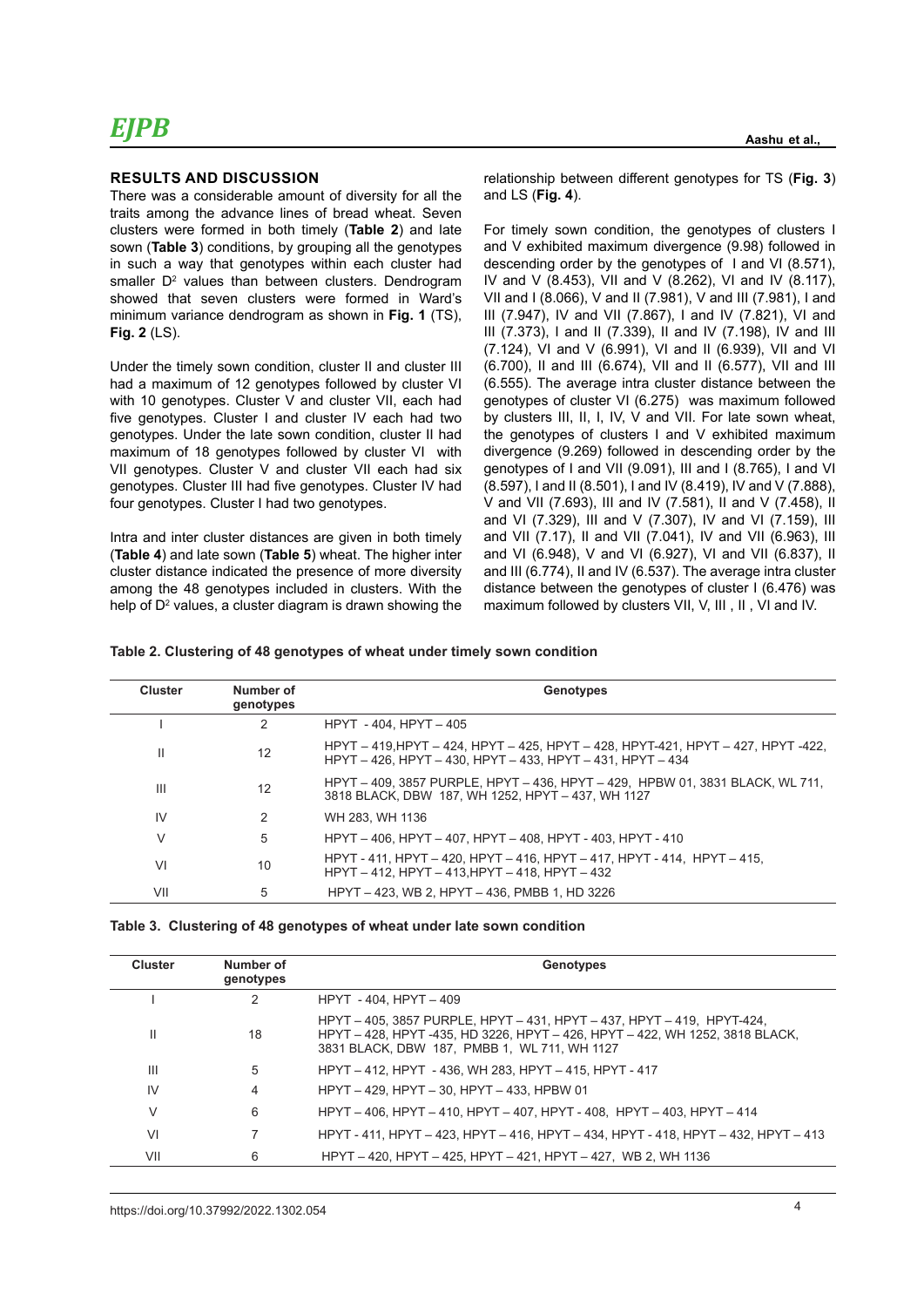



**Fig.1. WARD'S Minimum variance dendrogram showing genetic relationship among 48 genotypes of wheat under timely sown condition based on D2 distance**

Y axis: Genotypes (1 - 48) as indicated in Table 1; X axis: Standardized Euclidean<sup>2</sup> distance

| Table 4. Average intra (diagonal) and inter (above diagonal) cluster distance values among grouped 48<br>genotypes of wheat under timely sown condition |  |  |  |  |  |  |  |  |  |  |  |  |
|---------------------------------------------------------------------------------------------------------------------------------------------------------|--|--|--|--|--|--|--|--|--|--|--|--|

| <b>Cluster</b> |       | Ш     | Ш     | IV    | v     | VI    | VII   |
|----------------|-------|-------|-------|-------|-------|-------|-------|
|                | 5.873 | 7.339 | 7.947 | 7.821 | 9.98  | 8.571 | 8.066 |
| $\mathsf{II}$  |       | 5.978 | 6.674 | 7.198 | 7.981 | 6.939 | 6.577 |
| Ш              |       |       | 6.049 | 7.124 | 7.981 | 7.373 | 6.555 |
| $\mathsf{IV}$  |       |       |       | 5.802 | 8.453 | 8.117 | 7.867 |
| V              |       |       |       |       | 5.537 | 6.991 | 8.262 |
| VI             |       |       |       |       |       | 6.275 | 6.700 |
| VII            |       |       |       |       |       |       | 5.185 |

**Table 5. Average intra (diagonal) and inter (above diagonal) cluster distance values among grouped 48 genotypes of wheat under late sown condition**

|     |      |       | Ш     | IV    | v     | VI    | VII   |
|-----|------|-------|-------|-------|-------|-------|-------|
|     | 6.47 | 8.501 | 8.765 | 8.419 | 9.269 | 8.597 | 9.091 |
| Ш   |      | 6.025 | 6.774 | 6.537 | 7.458 | 7.329 | 7.041 |
| Ш   |      |       | 6.083 | 7.581 | 7.307 | 6.948 | 7.17  |
| IV  |      |       |       | 4.757 | 7.888 | 7.159 | 6.963 |
| V   |      |       |       |       | 6.092 | 6.927 | 7.693 |
| VI  |      |       |       |       |       | 5.6   | 6.837 |
| VII |      |       |       |       |       |       | 6.174 |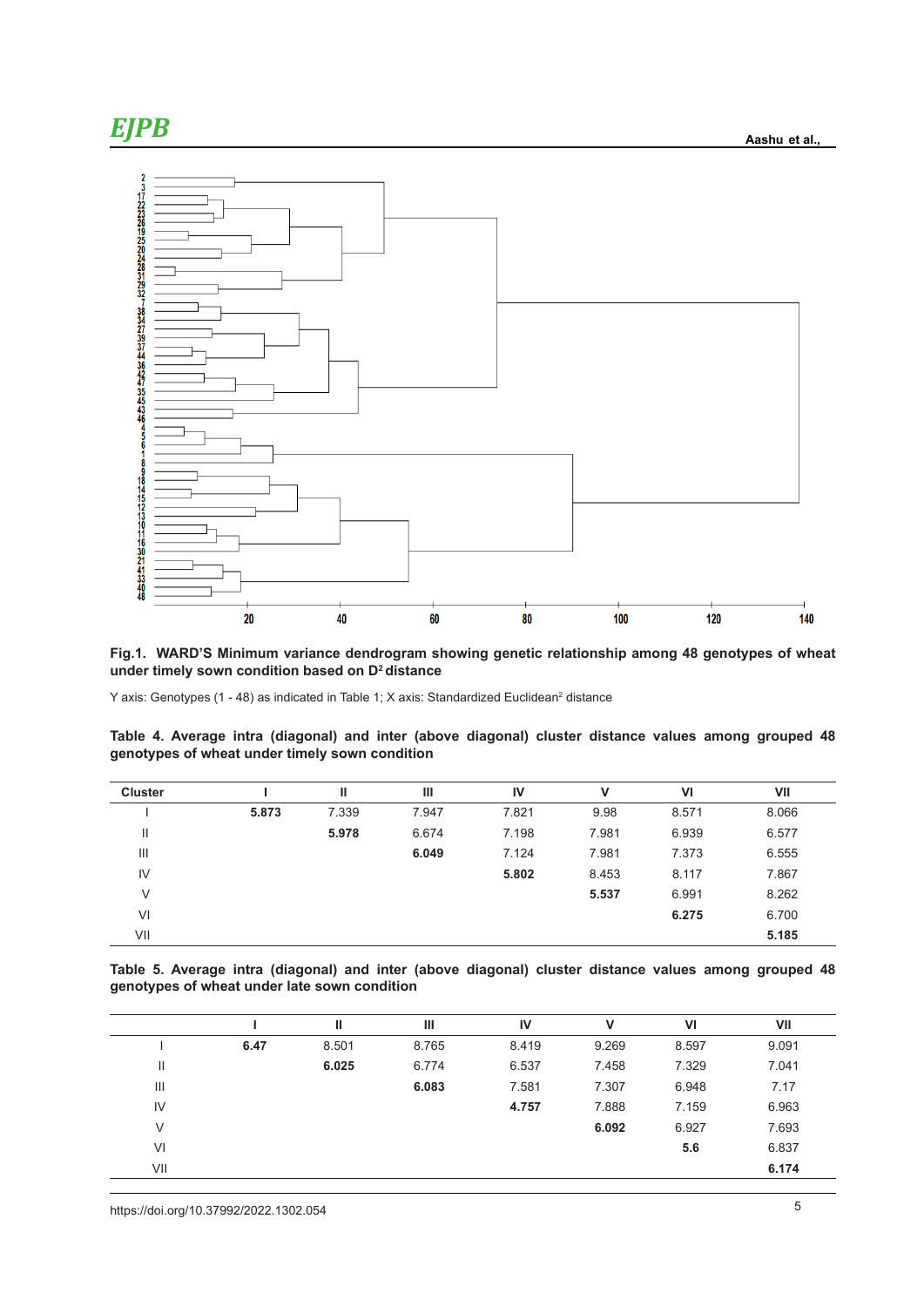

**Fig.2. WARD'S Minimum variance dendrogram showing genetic relationship among 48 genotypes of wheat under late sown condition based on D2 distance.** ig.2. WARD'S Minimum variance dendrogram showing genetic relationship among 48 genotypes of wh

Y axis: Genotypes (1 - 48) as indicated in Table 1; X axis: Standardized Euclidean<sup>2</sup> distance



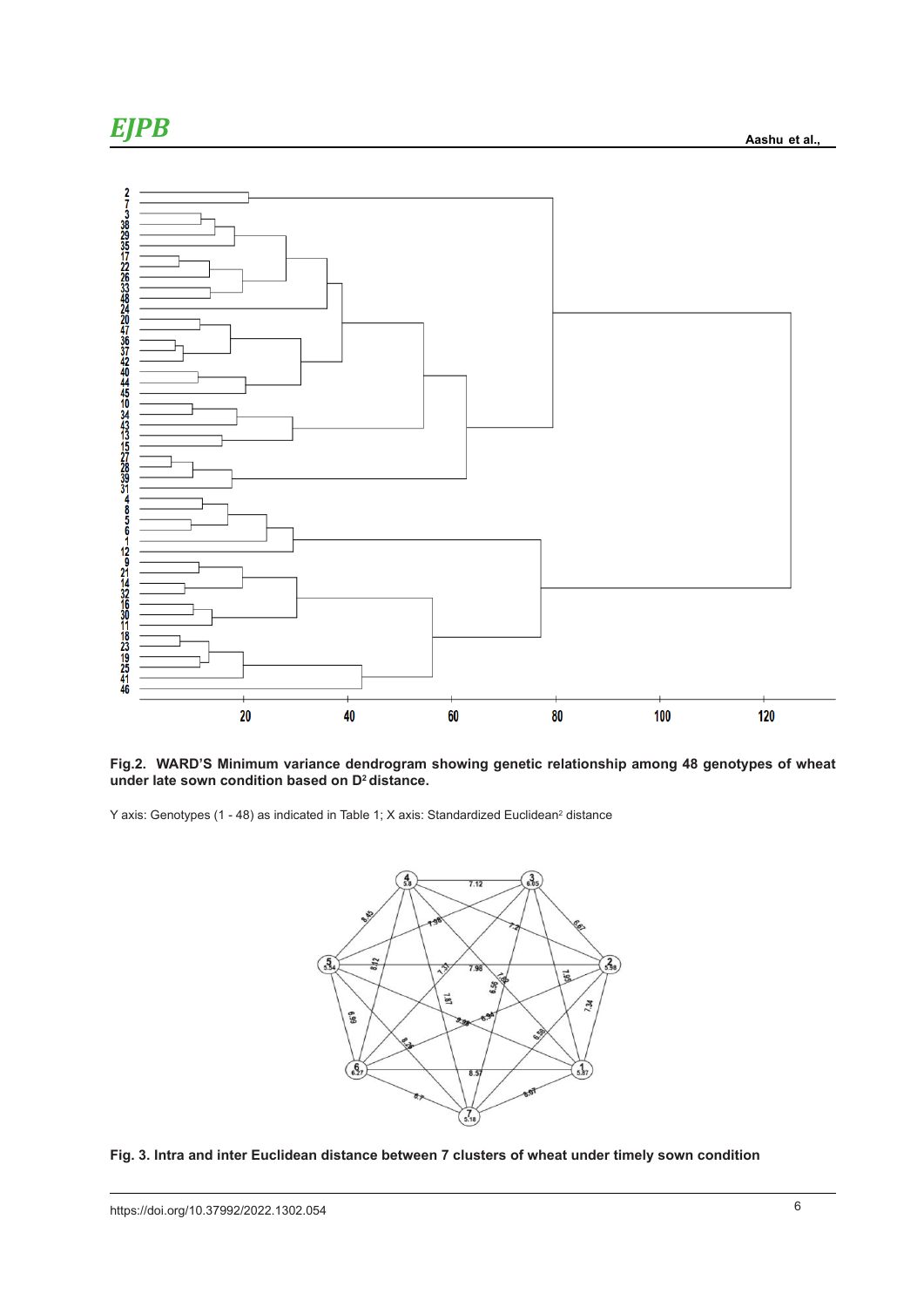

**Fig. 4. Intra and inter Euclidean distance between 7 clusters of wheat under late sown condition**

program, it would be possible to obtain a wide range<br>of variation in the segregants such as genotypes from environments. There was a wide range or variation for<br>several characteristics among single and multi-genotype The difference in cluster means existed for all the By crossing genotypes belonging to different clusters separated by a wide statistical distance in a hybridization program, it would be possible to obtain a wide range cluster V with those from clusters I and IV for both the environments. There was a wide range of variation for clusters.

six and seven clusters during the first and second years, mean value for plant height, whereas the lowest value between cluster V and cluster IV (II year). The genetic of spikelets/spike, harvest index, grain yield, hectolit wajaphy of an (2012) assigned the genotypes line cluster in showed the highest value for the humber<br>four groups, group I included maximum accessions. spikelets/spike, the number of grains/spik genotypes with a mean Euclidean distance of 0.522. maturity, the number of effective tillers/meter, sp showed that crosses between genotypes with the greatest indicating that the genotypes falling in this clus heterosis. The results of this study showed a high degree condition also cluster I showed the lowest mean va of genetic divergence between the genotypes of wheat for large number of traits, whereas the highest va Singh and Pathania (2014) grouped 50 genotypes into respectively. The highest inter-cluster distance was observed between cluster III and cluster II (I year) and diversity analysis revealed the formation of five clusters suggested the presence of wide genetic diversity among the 27 genotypes studied (Gurjar and Marker, 2018). Najaphy *et al*. (2012) assigned the genotypes into Naheed *et al*. (2016) evaluated genetic diversity among Cluster analysis based on squared Euclidean distance and ward's method, categorized the cultivars into seven groups (Khodadadi *et al*., 2011). A study by Rahim *et al*. (2010) genetic distance result in high yields, thus, these crosses can be used in breeding programs to achieve maximum and are consistent with reports by Ali *et al*. (2008) and Singh and Dwivedi (2002) reported the use of cluster analyses in finding high yielding wheat genotypes.  $D^2$ analysis showed the 26 bread wheat genotypes grouped into six clusters (Degewione and Alamerew, 2013). Noorka and Khaliq (2007) did a similar study for the grouping of 100 wheat genotypes. In every cluster, the number of genotypes varies with the environment, according to Naidu and Satyanarana (1991). Chaturvedi and Gupta (1995) examined 44 genotypes of wheat and

Fig.4.4. Interal and interpretal distance in a hybridization were estimated using the inter genotypic distance by categorized them into 13 clusters. Intra cluster distances Singh and Chaudhary (1985). The maximum intra cluster distance was reported 26.40 by Vora *et al*. (2017) in wheat.

lectively. The highest inter-cluster distance was large number of traits i.e. days to 50% heading, days to erved between cluster III and cluster II (I year) and anthesis, the number of effective tillers/meter, the number ersity analysis revealed the formation of five clusters veight, iron content, CTD 1 and CTD 2, indicating negative very analysis of the community of the constraints of the constraints of the state of the state of the presence of wide genetic diversity among impact towards divergence. Cluster II showed the highest gover the procence of the gone of the relation and single implementate an eigence claser in choice the inglesed<br>27 genotypes studied (Gurjar and Marker, 2018). mean value for days to 50% heading and zinc content. Intervalue of the station (Surjan and Markot, 2010). The model value for days to 00% heading and 2 life content.<br>Iaphy et al. (2012) assigned the genotypes into Cluster III showed the highest value for the number of **III II Share:** The Sasad on squared Euclidean distance and length, biological yield had the highest mean value for d's method, categorized the cultivars into seven groups clusters IV, V, VI, VII. Cluster VII showed the highest odadadi et al., 2011). A study by Rahim et al. (2010) mean value for most of the traits including grain yield etic distance result in high yields, thus, these crosses have the genetic potential to contribute better for yield l be used in breeding programs to achieve maximum maximization in breeding programme. Under late sown The difference in cluster means existed for all the studied traits. Cluster means for all the characters studied are presented in **Table 6** TS and **Table 7** LS. Under the timely sown conditions, cluster I showed the highest mean value for plant height, whereas the lowest value for of spikelets/spike, harvest index, grain yield, hectoliter spikelets/spike, the number of grains/spike, sedimentation value and total soluble sugar. Days to maturity, the number of effective tillers/meter, spike indicating that the genotypes falling in this cluster condition also cluster I showed the lowest mean value for large number of traits, whereas the highest value recorded for plant height alone. However, in heat stress condition cluster V showed the highest mean value for large number of traits i.e. the number of effective tillers/ meter, spike length, the number of spikelets/spike, the number of grains/spike, biological yield/plant, grain yield /plant, grain appearance score, hectoliter weight and the total soluble sugar. Similar findings were observed by Deshmukh *et al*. (1999), Dobariya *et al*. (2006), Jaiswal *et al*. (2010), Kumar *et al*. (2013), Kandel *et al.* (2018) and Singh *et al*. (2018) in wheat.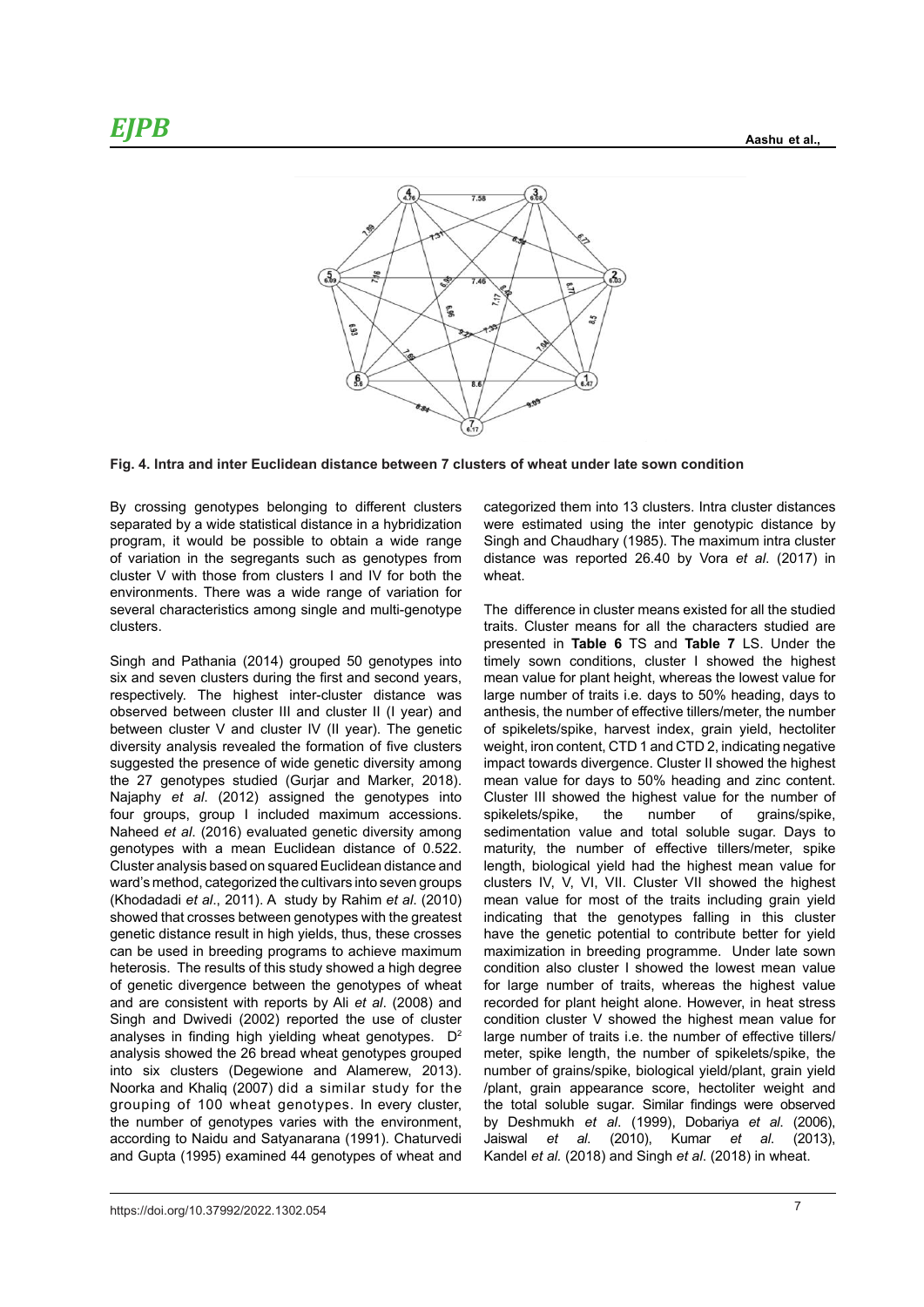| <b>Cluster</b> | DH      |         | <b>DTA</b>    | <b>DTM</b> | PH            | <b>NET</b> | SL         | <b>NSS</b> | G/S    | BY           | HI           | <b>TGW</b>       | GY               |
|----------------|---------|---------|---------------|------------|---------------|------------|------------|------------|--------|--------------|--------------|------------------|------------------|
|                | 100.167 |         | 104.5         | 145.333    | 121.567       | 92.5       | 9.767      | 17.167     | 40.667 | 35.5         | 33.772       | 40.533           | 12.017           |
| Ш              | 101.889 | 107.361 |               | 145.694    | 107.764       | 97.472     | 9.689      | 18.056     | 44.361 | 34.465       | 41.389       | 41.764           | 14.269           |
| Ш              | 105.083 |         | 109.833       | 145.278    | 109.508       | 104.028    | 10.35      | 18.083     | 46.111 | 34.607       | 39.673       | 39.614           | 13.736           |
| IV             | 101.333 |         | 107.167       | 146.833    | 111.2         | 108.833    | 10.567     | 17.333     | 39.333 | 36.478       | 34.617       | 43.467           | 12.617           |
| V              | 101.333 |         | 107.167       | 146.833    | 111.2         | 108.833    | 10.567     | 17.333     | 39.333 | 36.478       | 41.334       | 45.293           | 16.9             |
| VI             | 101.333 |         | 107.167       | 146.833    | 111.2         | 108.833    | 10.567     | 17.333     | 39.333 | 36.478       | 40.923       | 43.963           | 16.62            |
| VII            | 101.333 |         | 167.167       | 146.833    | 111.2         | 108.833    | 10.567     | 17.333     | 39.333 | 36.478       | 41.602       | 38.86            | 16.927           |
| Mean           | 103.056 |         | 108.319       | 145.562    | 110.09        | 102.278    | 10.26      | 18.389     | 47.486 | 37.234       | 40.28        | 41.769           | 15.014           |
|                |         |         |               |            |               |            |            |            |        |              |              |                  |                  |
| <b>Cluster</b> | GA      | HW      | <b>SV</b>     | <b>CP</b>  | TG            | <b>WG</b>  | <b>TSS</b> | Fe         | Zn     | <b>NDVI1</b> | <b>NDVI2</b> | CTD <sub>1</sub> | CTD <sub>2</sub> |
|                | 5.283   | 74.455  | 42.333        | 15.337     | 35.015        | 27.665     | 1.42       | 31.683     | 37.6   | 0.757        | 0.615        | 1.65             | 1.517            |
| Ш              | 5.331   | 77.43   | 42.25         |            | 15.398 35.288 | 28.347     | 1.293      | 33.572     | 40.442 | 0.761        | 0.581        | 3.403            | 2.569            |
| Ш              | 5.55    | 77.724  | 44.083        | 14.635     | 38.058        | 29.579     | 1.474      | 31.814     | 35.603 | 0.797        | 0.566        | 3.106            | 2.383            |
| IV             | 5.7     |         | 80.392 34.833 | 14.91      | 40.94         | 32.708     | 1.208      | 35.733     | 40.3   | 0.815        | 0.522        | 3.7              | 2.417            |
| V              | 5.92    | 79.789  | 38.867        | 11.677     | 33.835        | 24.146     | 1.164      | 31.973     | 35.847 | 0.717        | 0.534        | 4.393            | 3.427            |
| VI             | 5.337   | 77.399  | 40.733        | 14.335     | 33.29         | 26.808     | 1.357      | 32.823     | 37.947 | 0.769        | 0.642        | 4.32             | 2.943            |
| VII            | 5.26    | 77.921  | 41.667        | 15.767     | 34.829        | 28.049     | 1.279      | 32.287     | 39.013 | 0.785        | 0.655        | 2.613            | 1.633            |
| Mean           | 5.454   |         | 77.793 41.674 |            | 14.614 35.589 | 28.019     | 1.338      | 32.688     | 37.96  | 0.722        | 0.592        | 3.48             | 2.542            |

**Table 6. Mean values of 7 clusters for different traits of wheat under timely sown condition**

**Table 7. Mean values of 7 clusters for different traits of wheat under late sown condition**

| <b>Cluster</b> | DH     | <b>DTA</b> | <b>DTM</b> | PH        | <b>NET</b> | <b>SL</b> |            | <b>NSS</b> | G/S    | BY           | HI           | <b>TGW</b>       | GY               |
|----------------|--------|------------|------------|-----------|------------|-----------|------------|------------|--------|--------------|--------------|------------------|------------------|
|                | 83.5   | 88.5       | 123.5      | 106.45    | 82.667     | 8.967     |            | 16.167     | 30.883 | 39.477       | 27.19        | 35.867           | 10.767           |
| Ш              | 88     | 92.556     | 127.889    | 92.7      | 85.333     | 9.902     |            | 17.463     | 38.056 | 33.263       | 38.455       | 36.107           | 12.743           |
| Ш              | 88.867 | 93.667     | 127.667    | 98.9      | 86.8       | 10.48     |            | 17.533     | 41.267 | 40.708       | 32.661       | 34.8             | 13.28            |
| IV             | 84.167 | 88.917     | 126.25     | 95.992    | 85.833     | 10.025    |            | 18.25      | 46.25  | 30.004       | 41.673       | 34.567           | 12.525           |
| $\vee$         | 88.111 | 92.056     | 125.944    | 99.289    | 89.667     | 10.794    |            | 19.111     | 48.556 | 43.954       | 35.47        | 36.7             | 15.583           |
| VI             | 87     | 91.81      | 126.048    | 95.943    | 89.571     | 10.205    |            | 18.238     | 44     | 41.492       | 36.401       | 37.157           | 15.01            |
| VII            | 86.111 | 90.833     | 127.556    | 92.672    | 89.333     | 9.572     |            | 18.222     | 41.889 | 35.102       | 39.956       | 36.506           | 14.078           |
| Mean           | 87.215 | 91.812     | 126.993    | 95.486    | 87.076     | 10.048    |            | 17.896     | 41.431 | 36.792       | 37.165       | 36.11            | 13.551           |
|                |        |            |            |           |            |           |            |            |        |              |              |                  |                  |
| <b>Cluster</b> | GA     | HW         | <b>SV</b>  | <b>CP</b> | TG         | <b>WG</b> | <b>TSS</b> | Fe         | Zn     | <b>NDVI1</b> | <b>NDVI2</b> | CTD <sub>1</sub> | CTD <sub>2</sub> |
|                | 5.317  | 73.822     | 41.333     | 14.562    | 36.32      | 29.402    | 1.665      | 28.467     | 30.85  | 0.657        | 0.515        | 5.6              | 3.65             |
| Ш              | 5.35   | 76.31      | 40.333     | 16.833    | 45.232     | 34.281    | 1.677      | 29.187     | 33.322 | 0.658        | 0.499        | 3.976            | 2.528            |
| Ш              | 5.153  | 74.984     | 37.733     | 17.359    | 51.731     | 40.368    | 1.585      | 30.407     | 33.787 | 0.695        | 0.516        | 4.84             | 2.647            |
| IV             | 5.158  | 76.939     | 43.25      | 17.129    | 45.959     | 31.562    | 1.343      | 33.55      | 36.233 | 0.654        | 0.491        | 3.867            | 2.083            |
| V              | 5.583  | 78.625     | 36.944     | 15.732    | 40.759     | 30.517    | 1.973      | 28.706     | 31.844 | 0.692        | 0.496        | 4.633            | 2.817            |
| VI             | 5.176  | 76.05      | 39         | 18.886    | 37.861     | 27.901    | 1.522      | 32.329     | 36.124 | 0.7          | 0.536        | 5.971            | 3.148            |
| VII            | 5.411  | 78.531     | 38.444     | 17.887    | 51.781     | 38.981    | 1.513      | 31.117     | 34.578 | 0.674        | 0.537        | 5.861            | 3.817            |
| Mean           | 5.324  | 76.65      | 39.493     | 17.111    | 44.783     | 33.672    | 1.633      | 30.287     | 33.891 | 0.674        | 0.51         | 4.733            | 2.838            |

DH : Days to 50 % heading, DTA : Days to anthesis, DTM : Days to maturity, PH : Plant height (cm), NET : Number of effective tillers/ meter, SL : Spike length (cm), NSS : Number of spikelets / spike, G/S : Number of grains/spike, BY : Biological yield/plant (g), HI : Harvest index (%), TGW : 1000-grain weight (g), GY : Grain yield /plant (g), GA :Grain appearance score, HW : Hectoliter weight (kg/ hl), SV : Sedimentation value (ml), CP: Crude protein (%), TG : Total Gluten Content (%), WG : Wet Gluten Content (%), TSS : Total soluble sugar (%), Fe : Iron content (ppm), Zn : Zinc content (ppm), NDVI 1: Normalized difference vegetation index at anthesis, NDVI 2: Normalized difference vegetation index at 21 days after anthesis, CTD 1: Canopy temperature depression at anthesis, CTD 2: Canopy temperature depression at 21 days after anthesis.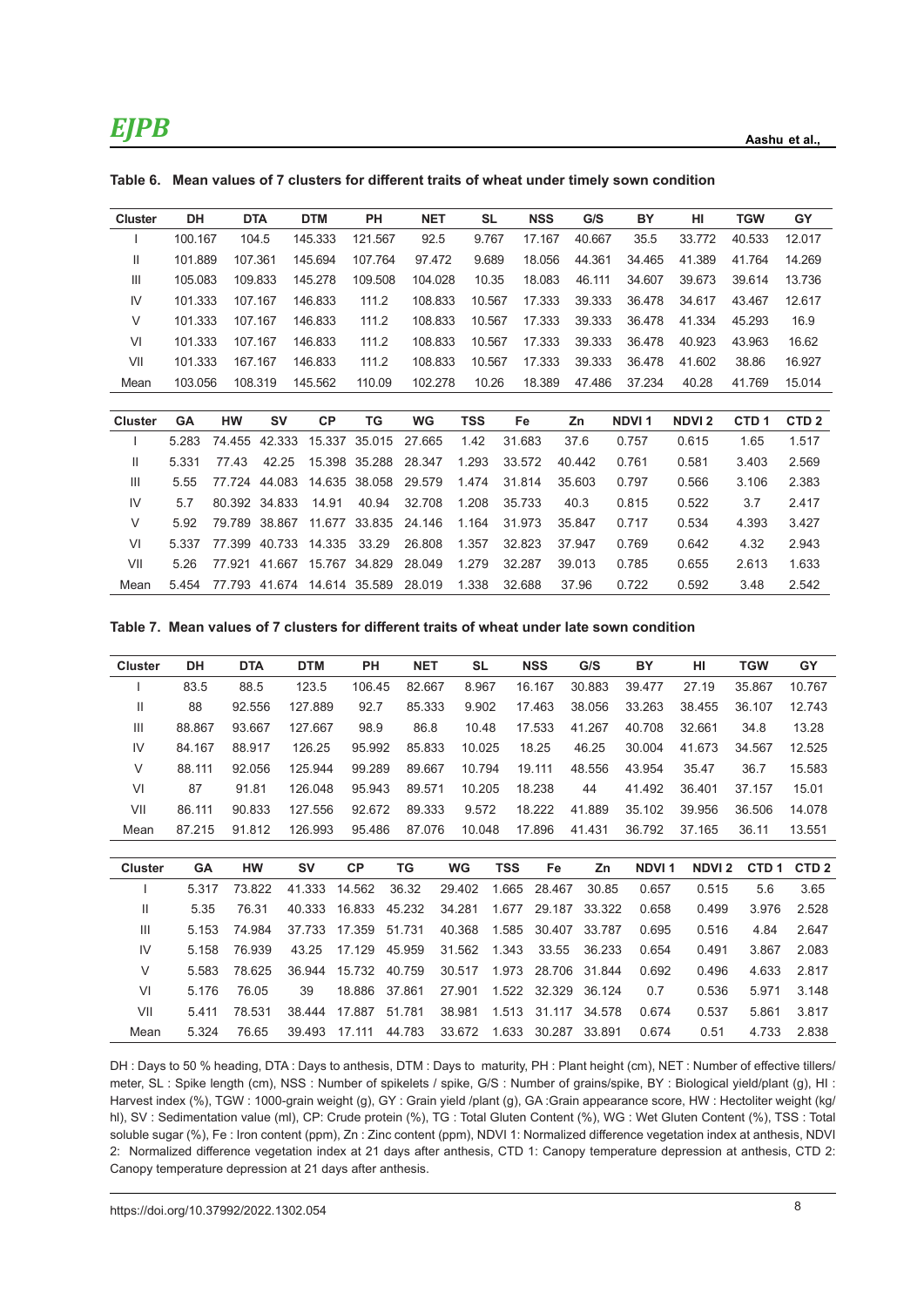Results from the present study indicate that crossing genotypes from different groups with high mean yield may help to achieve higher yield. A broader range of genetic variability is provided in segregating generations by incorporating more divergent parents in hybridization. The results of the divergence and cluster mean suggest that crosses between genotypes in clusters V and VII for timely sown and clusters V, VI and IV on late sown may produce maximum heterosis and good recombination.

Under the timely sown conditions (**Table 8**), the maximum contribution was exhibited by CTD 1 followed by the total gluten content, the total soluble sugar, CTD 2, sedimentation value, the number of effective tillers/ meter, the number of grains/spike, 1000-grain weight, NDVI 2, zinc content and wet gluten content. Under late sown condition (**Table 9**), the maximum contribution was exhibited by zinc content. CTD 2, the total soluble sugar, the total gluten content, sedimentation value, grain yield/ plant, CTD 1, spike length, NDVI 2, NDVI 1 and crude protein.

These characters should be given importance during hybridization and selection for the improvement of yield and its component traits. Singh *et al.* (2018) evaluated genetic diversity for various morphological and quality traits in bread wheat, among different traits, productive tillers (28.74%), grain yield (19.23%) had a maximum contribution to total genetic divergence. Grain yield per plant followed by the length of the main spike, the number of grains per main spike contributed maximum towards total genetic divergence (Vora and Yusufzai, 2017). In addition, Lal *et al*. (2009) reported that grain yield, plant height and spike length accounted for the greatest amount of genetic diversity. Nagaraju *et al*. (2015) reported that yield, plant height and the number of grains per spike contributed most towards genetic divergence and these traits are major determinants of genetic variability in wheat.

In conclusion, a clustering pattern can be used to select parents and decide cross combinations that produce the highest possible variation for individual traits for both

| <b>S. No.</b> | <b>Characters</b>                                                | Contribution (%) |
|---------------|------------------------------------------------------------------|------------------|
|               | Number of effective tillers/meter                                | 3.1              |
| 2             | Number of grains/spike                                           | 1.86             |
| 3             | 1000-grain weight                                                | 1.86             |
| 4             | Sedimentation value                                              | 11.7             |
| 5             | <b>Total Gluten Content</b>                                      | 16.4             |
| 6             | Wet Gluten Content                                               | 1.06             |
| 7             | Total soluble sugar                                              | 15.07            |
| 8             | Zinc content                                                     | 1.24             |
| 9             | Normalized difference vegetation index at 21 days after anthesis | 1.6              |
| 10            | Canopy temperature depression at anthesis                        | 30.14            |
| 11            | Canopy temperature depression at 21 days after anthesis          | 12.15            |

|  |  |  | Table 9. Per cent contribution of different traits towards total divergence of wheat under late sown condition |  |
|--|--|--|----------------------------------------------------------------------------------------------------------------|--|
|--|--|--|----------------------------------------------------------------------------------------------------------------|--|

| <b>S. No.</b> | <b>Characters</b>                                                | Contribution (%) |  |
|---------------|------------------------------------------------------------------|------------------|--|
| 1             | Spike length                                                     | 0.89             |  |
| 2             | Grain yield /plant                                               | 1.33             |  |
| 3             | Sedimentation value                                              | 2.04             |  |
| 4             | Crude protein                                                    | 0.71             |  |
| 5             | <b>Total Gluten Content</b>                                      | 24.2             |  |
| 6             | Total soluble sugar                                              | 29.52            |  |
| 7             | Zinc content                                                     | 44               |  |
| 8             | Normalized difference vegetation index at anthesis               | 0.79             |  |
| 9             | Normalized difference vegetation index at 21 days after anthesis | 0.8              |  |
| 10            | Canopy temperature depression at anthesis                        | 0.98             |  |
| 11            | Canopy temperature depression at 21 days after anthesis          | 35.99            |  |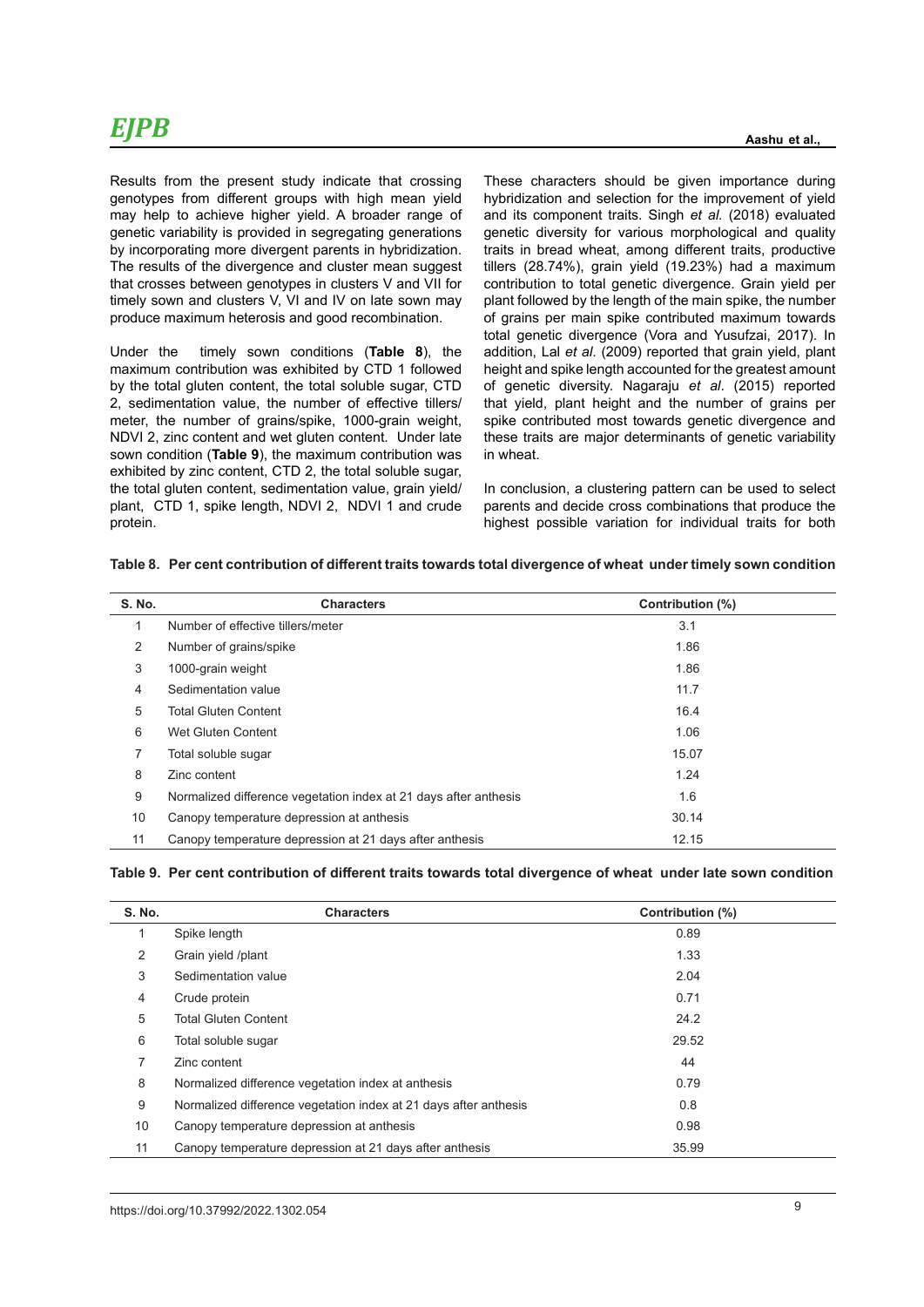environments. Seven clusters were formed in both timely sown and late sown environments. For future breeding programs, combining genotypes from cluster V with those from clusters I and IV will result in a very broad range of variation for both environments. Any genotype with a high mean value in a cluster can be used in hybridization programmes for further selection and improvement. Thus, intercrossing of genotypes involved in these clusters might be useful to induce variability in respective traits, and improve them rationally for increased grvain yield. Cluster VII for timely sown and cluster V for late sown had the highest mean values for most of the traits, so genotypes falling into these clusters will contribute more in the breeding program. It is extremely important to give great weight to the traits contributing maximum to the  $D<sup>2</sup>$  value when selecting the clusters and parents for hybridization. Under timely sown conditions CTD 1, the total gluten content and the total soluble sugar and for late sown conditions zinc content, CTD 2 and the total soluble sugar should be given importance in breeding programmes.

#### **REFERENCES**

- Ali, Y., Atta, B.M., Akhter, J., Monneveux, P. and Lateef, Z. 2008. Genetic variability, association and diversity studies in wheat (*Triticum aestivum* L.) germplasm. *Pakistan Journal of Botany*, **40**: 2087-2097.
- Anonymous. Ministry of Agriculture and Farmar Welfare, Government of India 2016.
- Axford, D.W.E., Mc-Dermott, E.E. and Redman, D.G. 1979. Note on SDS-sedimentation test and bread making quality: Comparison with pelshenke and zelenytests. *Cereal Chemistry*, **56**: 582-584.
- Chaturvedi, B. K. and Gupta, R.R. 1995. Selection parameters for some grain and quality attributes in spring wheat (*Triticum aestivum* L.). *Agriculture Science Digest*, **15**(4): 186- 190.
- Degewione, A. and Alamerew, S. 2013. Genetic diversity in bread wheat (*Triticum aestivum* L.) Genotypes. *Pakistan Journal of Biological Sciences,* **16**: 1330-1335. [\[Cross Ref\]](https://doi.org/10.3923/pjbs.2013.1330.1335)
- Deshmukh, P.W., Atale, S.B., Pande, M.K., Vitkare, D.G. and Golhar, S.R. 1999. Genetic divergence in durum Wheat. *Annals of Plant Physiology*, **4**(1):80-85.
- Dobariya, K.L., Ribadia, K.H., Padhar, P.R. and Ponkia, H.P. 2006. Analysis of genetic divergence in synthetic lines of bread wheat (*Triticum aestivum* L.). *Advances in Plant Science*, **19**(1): 221-225.
- Dubois, M., Gilles, K. A., Hamilton, J.J., Rubress, P.A. and Smith, F. 1956. Colorimetric method for determination of sugar and related substances. *Analytical Chemistry*, **28**(3): 350- 356. [[Cross Ref\]](https://doi.org/10.1021/ac60111a017)
- Gurjar, D. and Marker, S. 2018. Evaluation of genetic divergence in wheat (*Triticum aestivum* L.) germplasms. *Electronic Journal of Plant Breeding*, **9**(1): 361-367. [[Cross Ref\]](https://doi.org/10.5958/0975-928X.2018.00040.6)
- Jaiswal, J.P., Mamta, A., Anil, K., Swati, K. and Rawat, R.S. 2010. Assessing genetic diversity for yield and quality traits in indigenous bread wheat germplasm. *Electronic Journal of Plant Breeding*, **1**(4): 370- 378.
- Kandel, M., Bastola, A., Sapkota, P., Chaudhary, O., Dhakal, P. and Chalise, P. 2018. Analysis of genetic diversity among the different wheat (*Triticum aestivum* L.) genotypes. *Türk Tarım ve Doğa Bilimleri Dergisi*, **5**(2): 180-185. [\[Cross Ref\]](https://doi.org/10.30910/turkjans.421363)
- Khodadadi, M., Fotokian, M.H. and Miransari, M. 2011. Genetic diversity of wheat (*Triticum aestivum* L.) genotypes based on cluster and principal component analyses for breeding strategies. *Australian Journal of Crop Science*, **5**(1): 17-24.
- Kumar, R., Gaurav, S.S., Bhushan, B. and Pal, R. 2013. Study of genetic parameters and genetic divergence for yield and yield components of bread wheat (*Triticum aestivum* L.). *Journal of Wheat Research*, **5**(2) : 39-42.
- Lal, B.K., Ruchig, M. and Upadhyay, A. 2009. Genetic variability, diversity and association of quantitative traits with grain yield in bread wheat (*Triticum aestivum* L.). *Asian Journal of Agricultural Sciences,* **1**(1): 4-6.
- Mahalanobis, P.C. 1936. On generalized distance in statistics. *Proceedings of the National Academy of Sciences*, **2** : 49-55.
- Maniee, M., Kahrizi, D. and Mohammadi, R. 2009. Genetic variability of some morpho-physiological traits in durum wheat (*Triticum turgidum* var. Durum). *Journal of Applied Science*, **9**: 1383-1387. [\[Cross Ref\]](https://doi.org/10.3923/jas.2009.1383.1387)
- Mellingers, J.S. 1972. Measures of genetic similarity and genetic distance study in genetics. *VII University of Texas Publication*, **27**(13): 145-153.
- Moose, S.P. and Mumm, R.H. 2008. Molecular plant breeding as the foundation for 21st centuary crop improvement. *Plant Physiology*, **147**: 969-977. [\[Cross Ref\]](https://doi.org/10.1104/pp.108.118232)
- Nagaraju, C.H., Desai, Suma, S.A., Biradar, S., Naik, R., Chetana, C.K. and Sathisha, T.N.C. 2015. Genetic analysis of divergence among advanced free threshable emmer wheat mutants derived through inter-specific hybridization followed by mutation for quantitative traits. *Electronic Journal of Plant Breeding*, **6**(3): 709-714.

10 https://doi.org/10.37992/2022.1302.054